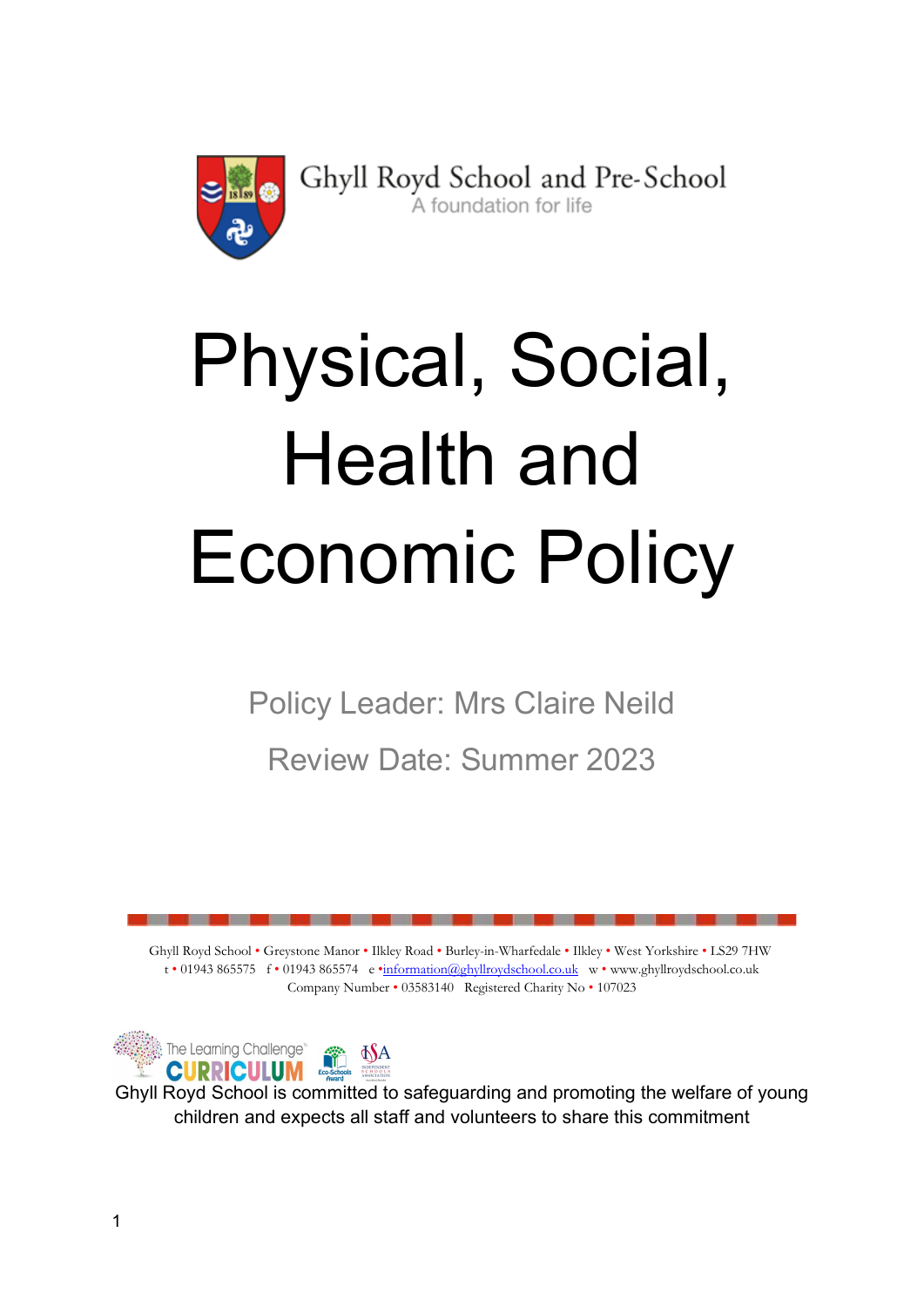# PSHE Policy Statement

At Ghyll Royd School and Pre-School we see Personal, Social, Health and Economic Education (PSHE) as being at the centre of all that we do.

(PSHE) education is an important and necessary part of all childrens' education. All schools should teach PSHE, drawing on good practice, and this expectation is outlined in the introduction to the National Curriculum, 2014.

Our PHSE policy identifies the key concepts and skills that underpin PSHE education, fulfilling our statutory responsibility to support children's spiritual, moral, cultural, mental and physical development and prepare them for the opportunities, responsibilities and experiences of life.

## Aims and objectives

Personal, social, health and economic education (PSHE) enables children to become healthy, independent and responsible members of society. We encourage our pupils to play a positive role in contributing to the life of the school and the wider community. In so doing we help develop their sense of self worth. We teach them how society is organised and governed. We ensure that they experience the process of democracy in school through the school council. We teach them about rights and responsibilities. They learn to appreciate what it means to be a positive member of a diverse multicultural society.

The aims of personal, social, health and economic education and are to enable the children to:

- know and understand what constitutes a healthy lifestyle;
- be aware of safety issues;
- understand what makes for good relationships with others;
- have respect for others:
- be independent and responsible members of the school community;
- be positive and active members of a democratic society;
- develop self-confidence and self-esteem and make informed choices regarding personal and social issues;
- develop good relationships with other members of the school and the wider community;
- develop a better understanding of the part that money plays in people's lives.

# Teaching and learning style

We use a range of teaching and learning styles. We place an emphasis on active learning by including the children in discussions, investigations and problem-solving activities. We encourage the children to take part in a range of practical activities that promote active citizenship, e.g. charity fundraising, the planning of school special events such as an assembly or open evening, or involvement in an activity to help other individuals or groups less fortunate than themselves. We organise classes in such a way that pupils are able to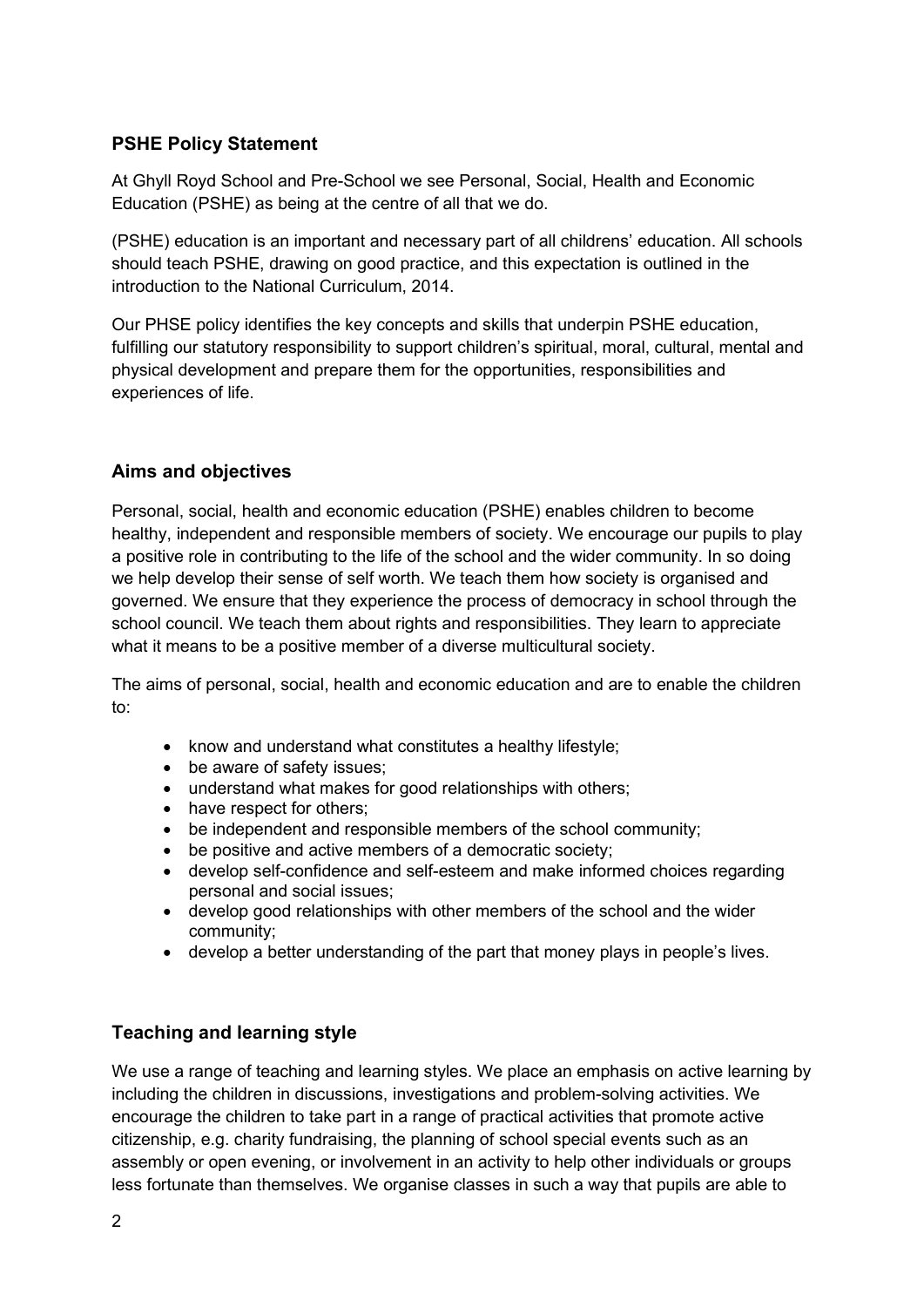participate in discussion to resolve conflicts or set agreed classroom rules of behaviour. We offer children the opportunity to hear visiting speakers, such as health workers, police, and representatives from the local church, whom we invite into the school to talk about their role in creating a positive and supportive local community.

# PSHE curriculum planning

The approach to PSHE education at School follows three core themes: Health and Wellbeing, Relationships and Living in the Wider World.

The aim of the curriculum is to form termly and half-termly topics, each of which responds to an 'overarching question'. The overarching key questions act as the topic titles and can be easily shared between pupils and parents to help explain what pupils, in each year group, will be learning.

## PSHE Curriculum Framework – Whole School Overview

The whole school overview provides a quick and simple overview of the progression of learning throughout the school and provides more detail about what is taught under each 'overarching question'. It is designed to give all stake holders (parents, teachers and governors) an insight in to what is included within the subject of PSHE at School. It may also be used to decide which particular topic areas to collect assessment evidence or pupil feedback on throughout the year.

### (see appendix 1).

Some of the time we introduce PSHE and through other subjects, e.g. when teaching about local environmental issues in geography, we offer pupils the opportunity to explore who is responsible for the maintenance and upkeep of local parks and cycle paths. As there is a large overlap between the programme of study for religious education and the aims of PSHE and citizenship, we teach a considerable amount of the PSHE through our religious education lessons.

We also develop PSHE through activities and whole-school events, e.g. the school council representatives from each class meet regularly to discuss school matters. We offer residential visits in Key Stage 2, where there is a particular focus on developing pupils' self esteem and giving them opportunities to develop leadership and co-operative skills.

### Early Years Foundation Stage

We teach PSHE in reception classes as an integral part of the topic work covered during the year. As the reception class is part of the EYFS Curriculum, we relate the PSHE aspects of the children's work to the objectives set out in the Early Learning Goals (ELGs). Our teaching in PSHE and citizenship matches the aim of developing a child's personal, emotional and social development as set out in the ELGs. We also support citizenship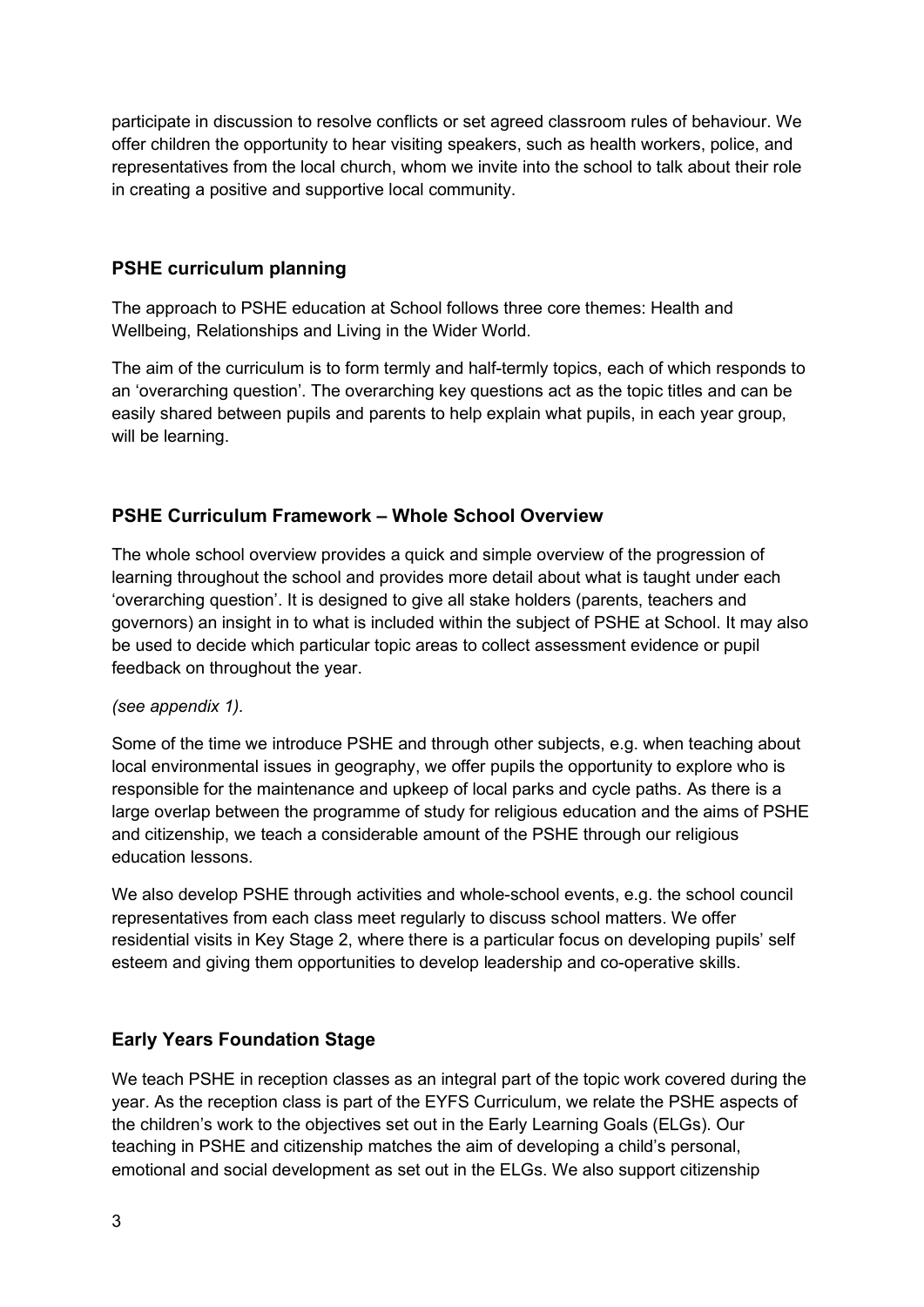education in reception classes when we teach 'how to develop a child's knowledge and understanding of the world'.

# Promoting Fundamental British Values

Ghyll Royd School promotes and upholds the British Values of Democracy, the rule of law, individual liberty, mutual respect and tolerance through the school values.

In accordance with The Department for Education we aim to actively promote British values in schools to ensure young people leave school prepared for life in modern Britain. Pupils are encouraged to regard people of all faiths, races and cultures with respect and tolerance and understand that while different people may hold different views about what is 'right' and 'wrong', all people living in England are subject to its law.

### The Key Values are:

An understanding of **democracy** is developed through our School council. Following a vote, each class elects a representative. School council meets once a week to bring to the table any issues or ideas from their class. In addition, they are consulted about their ideas for school improvement, as well as taking part in the interview process for new teaching staff.

An understanding of the rule of law is developed through class discussions around the rights and responsibilities of the pupils. This informs relationships and behaviour in school. At the beginning of each year every class reviews the school and playground rules – they then negotiate their class rules for the year and discuss sanctions for breaking these rules.

An understanding of Individual liberty (freedom of speech, freedom of movement, freedom of assembly, freedom of association and freedom of religious worship) is developed through pupil voice, pupil choice and pupil influence in all aspects of school life.

An understanding of mutual respect and tolerance of those of different faiths and beliefs is developed through our school ethos, values and curriculum – especially PSHE and RE. Consideration and Co-operation are two of our school values and are examined in depth through class and whole school assemblies. The other school values are developed through services, class assemblies and across the curriculum.

# Roles and Responsibilities

The PSHE Subject Leader has the following responsibilities:

- To lead the bi-annual review of the PSHE policy;
- To ensure that resources used are relevant and appropriate to the needs of the children;
- To lead on the evaluation of the PSHE policy and programme;
- To ensure that staff have the necessary skills, confidence, knowledge and resources in order to support the delivery of effective PSHE;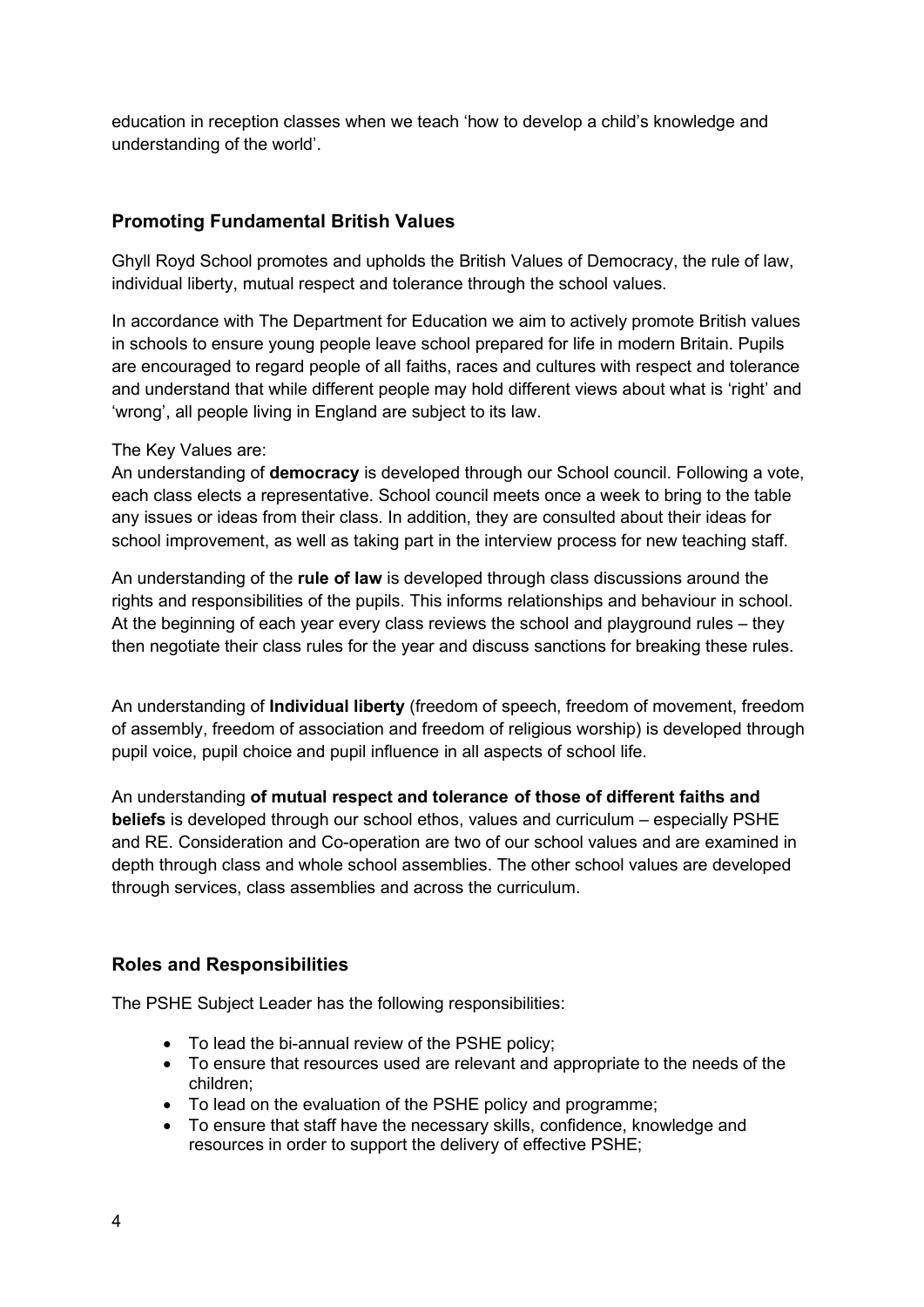Teachers have the following responsibilities:

- To ensure that they, or anyone working in their classroom to deliver/support PSHE, is doing so in line with the School's PSHE policy and other relevant school policies;
- To contribute to the evaluation of the programme:
- Assess children's progress against the agreed learning outcomes;
- Communicating with parents when appropriate/necessary.

## Learning and Teaching

During timetabled PSHE time, an emphasis is placed on active learning through planned discussions, circle-time, investigations, role-play activities, puppets, group-work and problem-solving. All teachers will endeavour to provide a safe learning environment through the establishment of clear Ground Rules which are made explicit to the children and reinforced consistently.

Visiting speakers such as the police and health workers also contribute to the taught curriculum.

Beyond timetabled PSHE lessons, pupils are supported in applying the skills they are learning, in real- life situations as they arise: e.g. resolving conflicts; working as part of a group on a project and sharing their thoughts on a school matter to a wider group. Children are encouraged to take part in a range of practical activities to promote active citizenship, e.g. charity fund-raising; the planning of special events at school; making class rules; school council meetings; attending house meetings; and by taking on roles of responsibility for themselves, for others and for the school;

### Teaching PSHE to children with special educational needs

At our school we teach PSHE to all children, whatever their ability. PSHE forms part of the school curriculum policy to provide a broad and balanced education to all children. Through our PSHE teaching we provide learning opportunities that enable all pupils to make progress. We do this by setting suitable learning challenges and responding to each child's different needs. Assessment against the National Curriculum allows us to consider each child's attainment and progress against end of year expectations.

# Assessment and recording

Teachers assess the children's work in PSHE, both by making informal judgements as they observe them during lessons, measured against the specific learning objectives set out in the National Curriculum. We have clear expectations of what the pupils will know, understand and be able to do at the end of each Key stage.

We do not set formal examinations in PSHE. The assessments that we make of pupil achievement do not imply that a pupil has 'passed' or 'failed'.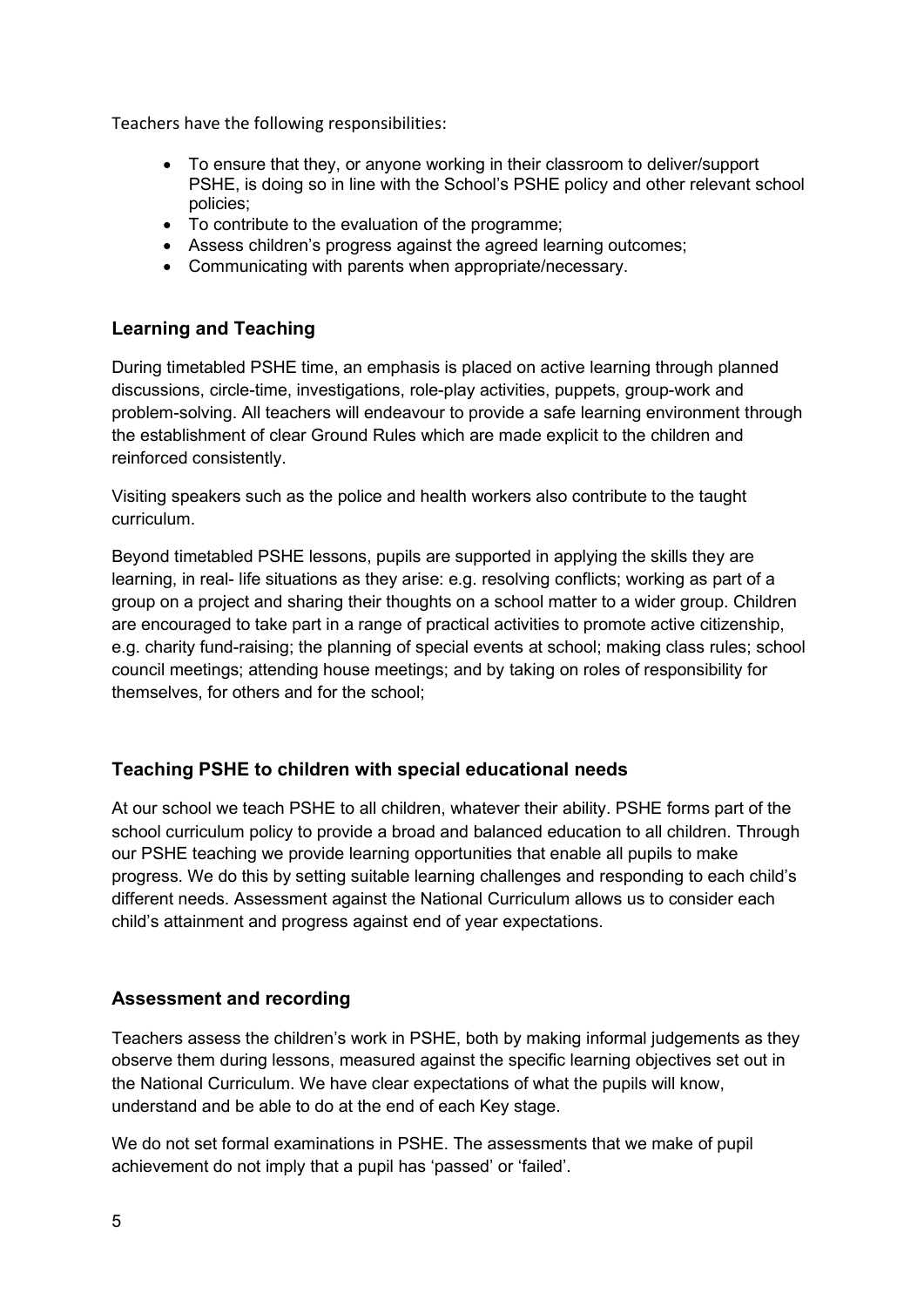## Time Allocation

We teach a specified class PSHE lesson of 45-60 minutes each week. The 3 core themes are further delivered through assemblies and other areas of the curriculum.

### Monitoring and review

The PSHE subject leader is responsible for monitoring the standards of children's work and the quality of teaching. The subject leader supports colleagues in the teaching of PSHE, by giving them information about current developments in the subject and by providing a strategic lead and direction for the subject in the school. The subject leader is also responsible for giving the Headteacher an annual summary report, evaluating strengths and weaknesses in the subject and indicating areas for further improvement. We allocate special time for our subject leader to enable him/her to fulfil this role by reviewing samples of children's work and visiting classes to observe teaching in the subject.

| On                              | 01/06/2021   | (date) |
|---------------------------------|--------------|--------|
| Date to be reviewed             | 01/06/2023   | (date) |
| Signed on behalf of the setting |              |        |
|                                 |              |        |
|                                 |              |        |
| Name of signatory               | David Martin |        |
| Their role                      | Headteacher  |        |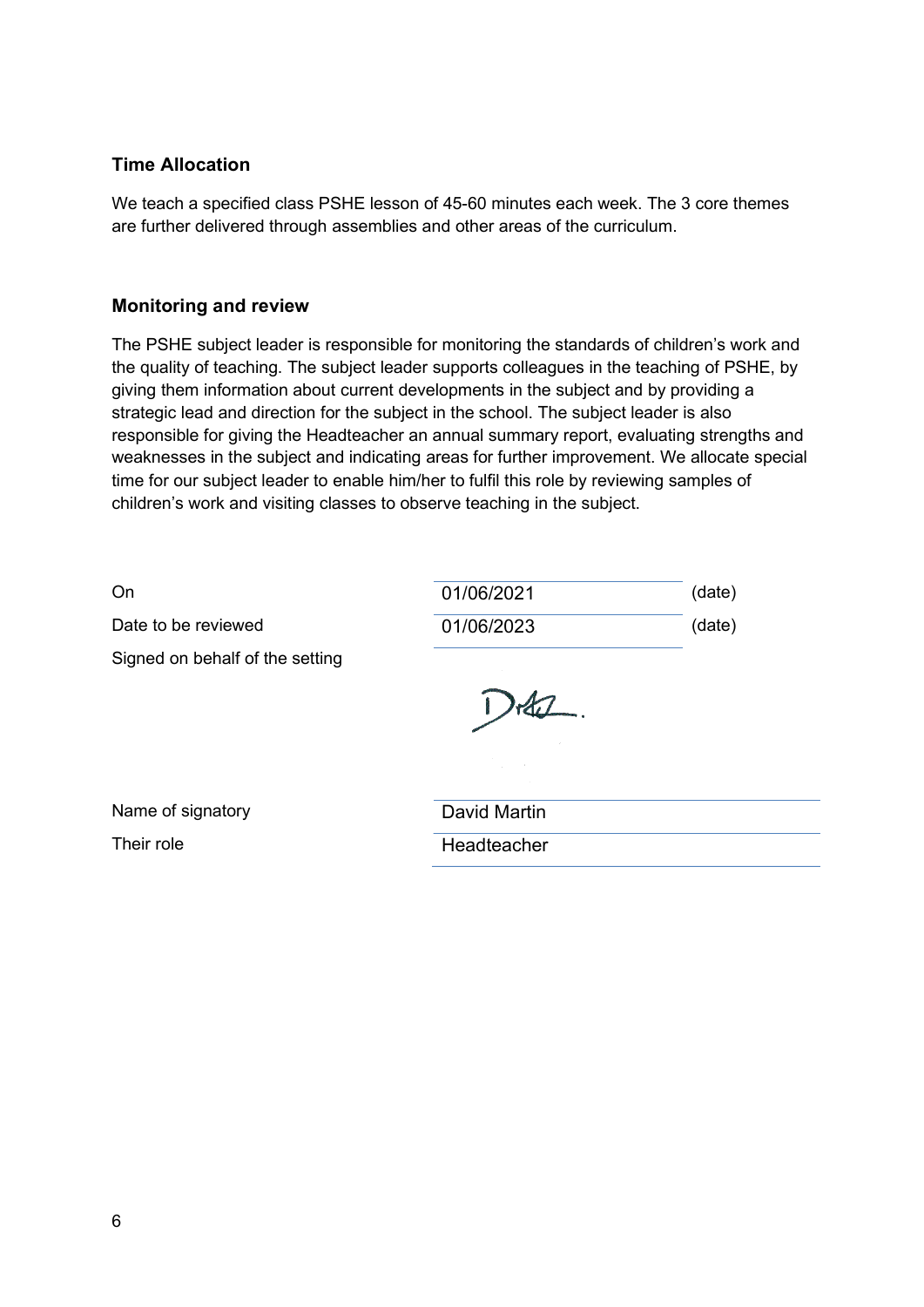### Appendix 1

### Curriculum Framework – Whole School Overview

The whole school overview provides a quick and simple overview of the progression of learning throughout the school (from Reception to Year 6), and provides more detail about what is taught under each 'question'. It is designed to give all stake-holders (teachers, parents and governors) an insight in to what is included within the subject of PSHE. It can also be used to decide which particular topic areas to collect assessment evidence or pupil feedback on throughout the year.

The School works through seven main themes, under the three main headings of Relationships, Living in the World and Health and Wellbeing. These are colourcoded to give an 'at a glance guide', in order to demonstrate how the curriculum develops throughout the school. There is some overlap to ensure that learning is reinforced throughout.

| PSHE CURRICULUM FRAMEWORK: WHOLE SCHOOL OVERVIEW - GHYLL ROYD SCHOOL |                                                                                                                      |                                                                                      |                                                                                                               |                                                            |                                                                                                                   |                                                                                                          |                                                                                             |  |  |
|----------------------------------------------------------------------|----------------------------------------------------------------------------------------------------------------------|--------------------------------------------------------------------------------------|---------------------------------------------------------------------------------------------------------------|------------------------------------------------------------|-------------------------------------------------------------------------------------------------------------------|----------------------------------------------------------------------------------------------------------|---------------------------------------------------------------------------------------------|--|--|
|                                                                      | <b>Autumn: Relationships</b>                                                                                         |                                                                                      | <b>Spring: Living in the World</b>                                                                            |                                                            |                                                                                                                   | <b>Summer: Health and Wellbeing</b>                                                                      |                                                                                             |  |  |
|                                                                      | <b>Feelings, Friendship &amp;</b><br><b>Mental Health</b>                                                            | <b>Identity</b>                                                                      | <b>Online</b>                                                                                                 | <b>Money</b>                                               | <b>Rights &amp;</b><br><b>Responsibilities</b>                                                                    | <b>Health</b>                                                                                            | Safety & Risk                                                                               |  |  |
| Reception                                                            | How important is it to<br>have a family?<br>Importance of having a<br>family; what it feels like<br>to have a family | What makes us all<br>different?<br>Similarities and<br>differences between<br>people | How do we use<br>technology?<br><b>Using</b><br>technology at<br>school; how to<br>use technology<br>properly | What is money?<br>How to use<br>money in<br>different ways | How do know<br>what is right<br>and wrong?<br>Class rules;<br>positive<br>behaviour;<br>listening and<br>speaking | What do we do to keep<br>healthy?<br><b>Sleeping well; looking</b><br>after your teeth; healthy<br>meals | What is safe and<br>unsafe?<br>What is safe and<br>unsafe to go into and<br>onto our bodies |  |  |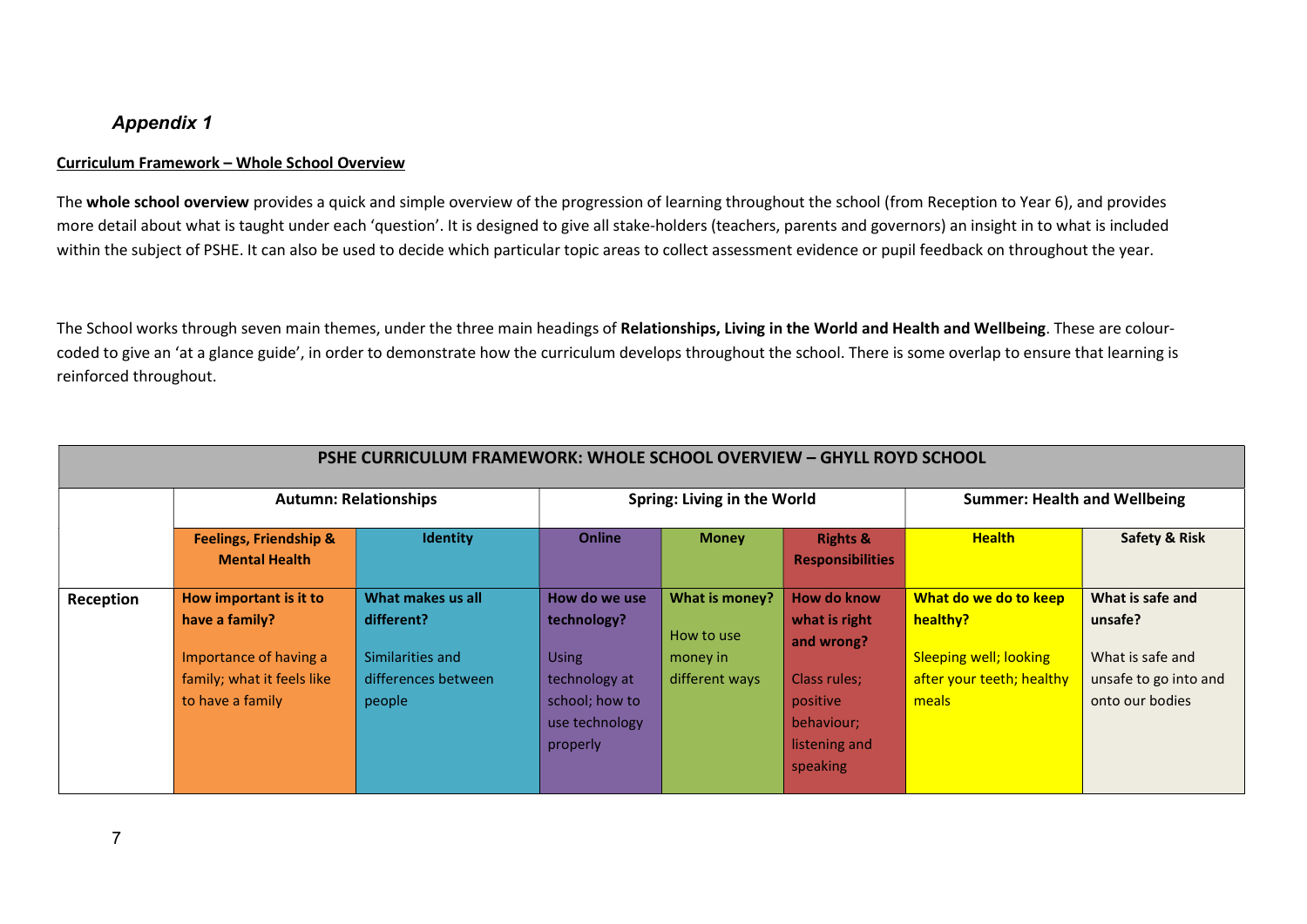| Year 1 | How do we feel?             | What makes us special?         | What has the     | What can we do    | How do we              | How do we keep our       | How do we keep safe?    |
|--------|-----------------------------|--------------------------------|------------------|-------------------|------------------------|--------------------------|-------------------------|
|        | Different kinds of          | <b>Respecting similarities</b> | internet got to  | with money?       | decide how to          | <b>bodies healthy?</b>   | Keeping safe in         |
|        | feelings; strategies to     | and differences between        | do with me?      | Where money       | behave?                | Active and asleep; what  | familiar and unfamiliar |
|        | manage feelings; change     | people; special people;        | Wellbeing;       | comes from;       | Class rules;           | can we eat; happy,       | situations; household   |
|        | and loss                    | that everyone is unique;       | internet and     | spending;         | respecting             | healthy food; I can make | products (including     |
|        |                             | but that everyone has          | me; being        | saving; keeping   | others' needs;         | right choices            | medicines) can be       |
|        |                             | similarities                   | online and       | money safe        | behaviour;             |                          | harmful; secrets and    |
|        |                             |                                | offline; staying |                   | listening;             |                          | surprises;              |
|        |                             |                                | safe; being kind |                   | feelings and           |                          | appropriate/inappropr   |
|        |                             |                                |                  |                   | bodies can be          |                          | iate touch; who helps   |
|        |                             |                                |                  |                   | hurt                   |                          | keep us safe; asking    |
|        |                             |                                |                  |                   |                        |                          | for help                |
| Year 2 | How do we show our          | What is the same and           | What is          | <b>Where does</b> | How can we             | How can we be            | How can we keep safe    |
|        | feelings?                   | different about us?            | personal         | money come        | help?                  | healthy?                 | in different places?    |
|        | Different kinds of          | Recognise what they are        | information?     | from?             | <b>Group and class</b> | Things that keep bodies  | Rules for keeping safe  |
|        | feelings; strategies to     | good at; set simple goals;     | Personal         | How to look       | rules and why          | and minds healthy        | in different places;    |
|        | manage feelings; change     | growing; and changing          | information      | after money;      | they are               | (activity, rest, food);  | including online;       |
|        | and loss; recognising how   | and being more                 | online;          | save or spend;    | important;             | hygiene routines;        | people who work in      |
|        | others are feeling; sharing | independent; naming            | communicating    | want vs need;     | respecting own         | healthy choices          | the community; asking   |
|        | feelings                    | body parts correctly           | online; who can  | going shopping    | and others'            |                          | for help; including in  |
|        |                             | (including external            | help us stay     |                   | rights and             |                          | an emergency            |
|        |                             | genitalia); belonging to       | safe online.     |                   | needs; privacy;        |                          |                         |
|        |                             | different groups               |                  |                   | looking after the      |                          |                         |
|        |                             |                                |                  |                   | environment            |                          |                         |

| Year 3 | How can we describe our    | What can we do about      | How should we     | What jobs       | What are we       | How can we eat well?      | What are the rules    |
|--------|----------------------------|---------------------------|-------------------|-----------------|-------------------|---------------------------|-----------------------|
|        | feelings?                  | bullying?                 | behave online?    | would we like?  | responsible for?  | What makes a balanced     | that keep us safe?    |
|        | Wider range of feelings;   | Recognising bullying; how | Digital kindness  | What is meant   | Responsibilities; | lifestyle; balanced diet; | Importance of school  |
|        | conflicting feelings       | to respond and ask for    | vs real kindness; | by stereotypes; | rights and        | making choices; what      | rules for health and  |
|        | experiences at the same    | help; people who help     | people you can    | what it means   | duties at home;   | influences choices        | safety; hygiene       |
|        | time; describing feelings; | stay healthy and safe     | talk to; keeping  | to be           | in school and     |                           | routines; difference  |
|        | feelings associated with   |                           | online            | enterprising;   | the local         |                           | between appropriate   |
|        | change; recognising        |                           | information safe  | working         | environment;      |                           | and inappropriate     |
|        | wider range of feelings in |                           |                   | collaboratively | how actions       |                           | touch; how to         |
|        | others; responding to      |                           |                   | toward shared   | affect self and   |                           | respond; keeping safe |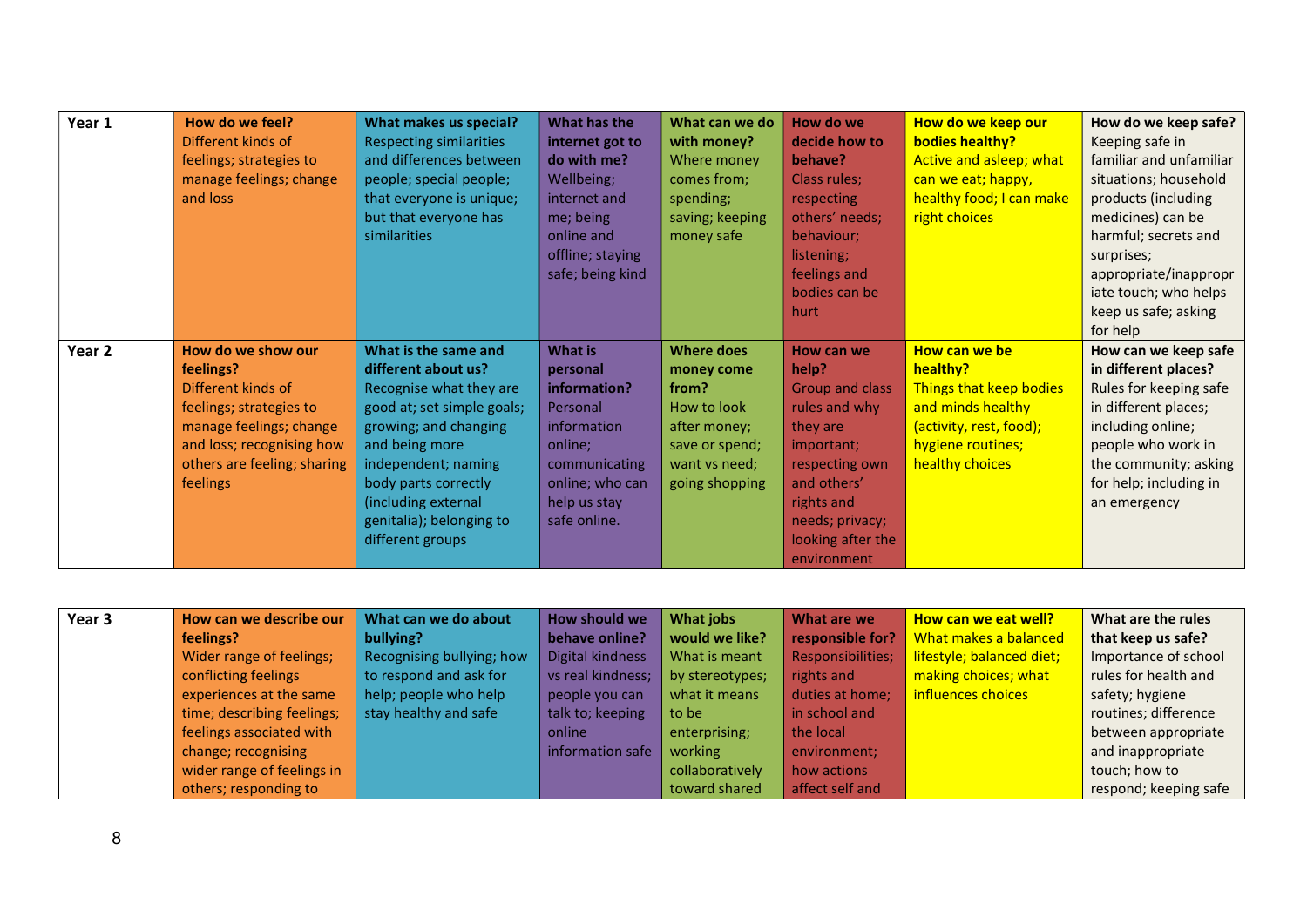|        | other's feelings                                                                                                                                                                                                                                                                       |                                                                                                                                                                                                                                                                                                         |                                                                                                                                                                                                                    | goals; recognise<br>achievements<br>and targets                                                                                                                                                                                           | others                                                                                                                                                                          |                                                                                                                                                                                             | in local environment;<br>how to get help in an<br>emergency; people<br>who help them stay<br>safe                                                                                                                                                                                                |
|--------|----------------------------------------------------------------------------------------------------------------------------------------------------------------------------------------------------------------------------------------------------------------------------------------|---------------------------------------------------------------------------------------------------------------------------------------------------------------------------------------------------------------------------------------------------------------------------------------------------------|--------------------------------------------------------------------------------------------------------------------------------------------------------------------------------------------------------------------|-------------------------------------------------------------------------------------------------------------------------------------------------------------------------------------------------------------------------------------------|---------------------------------------------------------------------------------------------------------------------------------------------------------------------------------|---------------------------------------------------------------------------------------------------------------------------------------------------------------------------------------------|--------------------------------------------------------------------------------------------------------------------------------------------------------------------------------------------------------------------------------------------------------------------------------------------------|
| Year 4 | How does it feel to feel?<br>describing intensity of<br>feelings to others;<br>managing complex<br>emotions; different types<br>of relationships and what<br>makes a positive<br>relationship; being<br>responsible for own<br>mental health; which<br>adults support mental<br>health | <b>What is diversity?</b><br>Difference and diversity<br>of people living in the UK;<br>values and customs of<br>people around the world;<br>stereotypes                                                                                                                                                | How do I show<br>online health?<br><b>Keeping</b><br>information<br>safe; keeping<br>private; digital<br>wellness                                                                                                  | How can we<br>manage our<br>money?<br>About the role<br>of money; ways<br>of managing<br>money; being a<br>critical<br>consumer; that<br>images in the<br>media do not<br>necessarily<br>reflect reality                                  | <b>How do we live</b><br>everyday?<br>Living in Britain;<br>democracy;<br>laws and<br>responsibilities;<br>liberty ideas;<br>tolerance and<br>respect; what is<br>being British | How do we grow and<br>change?<br>Keeping good hygiene;<br>being responsible for<br>own health; maintaining<br>a balanced lifestyle; oral<br>hygiene and dental care                         | How can we keep<br>safe in the local area?<br>Managing risk in<br>familiar situations and<br>the local environment;<br>feeling negative<br>pressure and<br>managing this;<br>recognising and<br>managing dares;<br>actions affect<br>themselves and<br>others; people who<br>help them stay safe |
| Year 5 | <b>What does discrimination</b><br>mean?<br>Actions can affect self and<br>others; discrimination,<br>teasing and bullying;<br>stereotypes; differences<br>and similarities between<br>people; equalities                                                                              | What makes a<br>community?<br>What it means to be in a<br>community; groups and<br>individuals that support<br>the local community;<br>voluntary, community and<br>pressure groups;<br>appreciating the range of<br>identities in the UK;<br>values and customs of<br>people living around the<br>world | How can we be<br>safe online and<br>using social<br>media?<br>Keeping safe<br>and well using a<br>mobile phone;<br>strategies for<br>managing<br>personal safety<br>online;<br>managing<br>requests for<br>images; | <b>What makes us</b><br>enterprising?<br>Different ways<br>of achieving and<br>celebrating<br>personal goals;<br>high aspirations;<br>growth mindset;<br>setting up an<br>enterprise; what<br>enterprise<br>means for work<br>and society | What is a<br>diverse Britain?<br><b>Respecting the</b><br>law; local and<br>national<br>Government;<br>making a<br>difference                                                   | <b>What choices help</b><br>health?<br>What makes a balanced<br>lifestyle; making choices;<br>what is meant by a habit;<br>drugs common to<br>everyday life; who helps<br>them stay healthy | How can we be<br>responsible for our<br>safety?<br>Being responsible;<br>knowing the risks;<br>making decisions; in<br>an emergency; safety<br>at home.                                                                                                                                          |